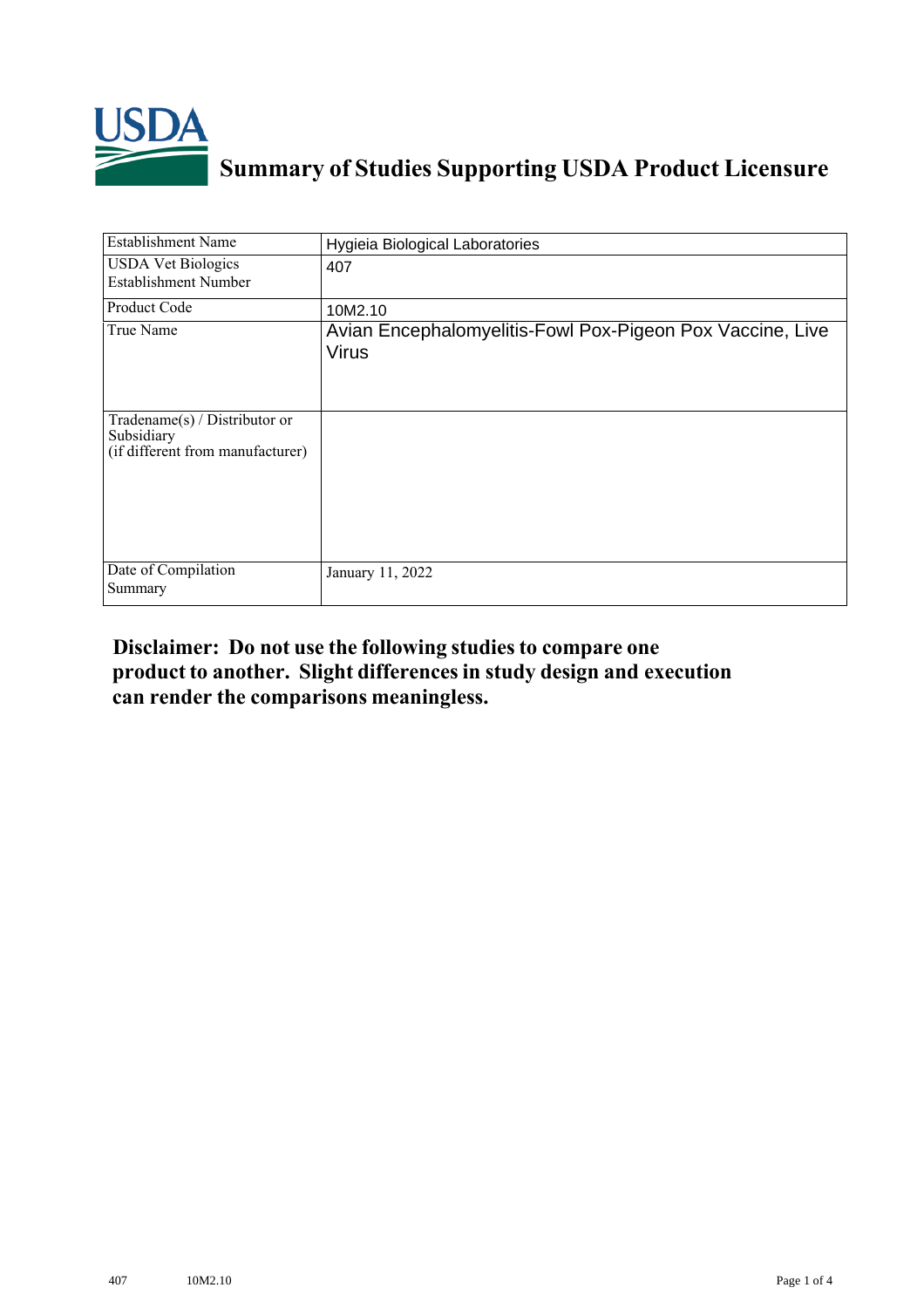| <b>Study Type</b>              | Efficacy                                                                                                                                                                                                                                                                                                                                                                                   |  |  |  |  |
|--------------------------------|--------------------------------------------------------------------------------------------------------------------------------------------------------------------------------------------------------------------------------------------------------------------------------------------------------------------------------------------------------------------------------------------|--|--|--|--|
| <b>Pertaining to</b>           | Avian Encephalomyelitis Virus (AEV) and Fowl Pox Virus<br>(FPV)                                                                                                                                                                                                                                                                                                                            |  |  |  |  |
| <b>Study Purpose</b>           | Demonstrate efficacy against challenge with virulent AEV and<br><b>FPV</b>                                                                                                                                                                                                                                                                                                                 |  |  |  |  |
| <b>Product Administration</b>  | One dose administered through wing-web at 8 weeks of age                                                                                                                                                                                                                                                                                                                                   |  |  |  |  |
| <b>Study Animals</b>           | Eight-week-old specific pathogen free chickens divided into 5<br>groups:<br>Group 1:30 chickens vaccinated and challenged with virulent<br><b>AEV</b>                                                                                                                                                                                                                                      |  |  |  |  |
|                                | Group 2: 30 chickens vaccinated and challenged with virulent<br><b>FPV</b>                                                                                                                                                                                                                                                                                                                 |  |  |  |  |
|                                | Group 3: 30 chickens sham vaccinated and challenged with<br>virulent AEV (positive control)                                                                                                                                                                                                                                                                                                |  |  |  |  |
|                                | Group 4: 30 chickens sham vaccinated and challenged with<br>virulent FPV (positive control)                                                                                                                                                                                                                                                                                                |  |  |  |  |
|                                | Group 5: 20 chickens left as sentinels (negative control) and not<br>challenged                                                                                                                                                                                                                                                                                                            |  |  |  |  |
| <b>Challenge Description</b>   | Chickens were challenged at 3 weeks post-vaccination using the<br>virulent strains of AEV and FPV obtained from USDA                                                                                                                                                                                                                                                                       |  |  |  |  |
| <b>Interval observed after</b> | The AEV challenged chickens were observed daily for 21 days                                                                                                                                                                                                                                                                                                                                |  |  |  |  |
| challenge                      | post-challenge for AEV induced clinical signs and/or mortality.                                                                                                                                                                                                                                                                                                                            |  |  |  |  |
|                                | The FPV challenged chickens were observed at 2 to 4 days<br>interval for 10 days post-challenge for clinical signs of FPV                                                                                                                                                                                                                                                                  |  |  |  |  |
|                                | infection.                                                                                                                                                                                                                                                                                                                                                                                 |  |  |  |  |
| <b>Results</b>                 | Vaccinates and controls were evaluated in terms of AEV and<br>FPV induced specific clinical signs and/or mortality.                                                                                                                                                                                                                                                                        |  |  |  |  |
|                                | Birds with positive clinical signs and/or mortality:<br>Group 1: 0/30 positive for AEV<br>Group 2: 0/30 positive for FPV<br>Group 3: 30/30 positive for AEV<br>Group 4: 30/30 positive for FPV<br>Group 5: 0/20 positive for either AEV or FPV<br>The requirements of 9 CFR 113.325 were met for AEV.<br>The requirements of 9 CFR 113.326 were met for FPV.<br>See table on attached page |  |  |  |  |
| <b>USDA Approval Date</b>      | 09/24/2012                                                                                                                                                                                                                                                                                                                                                                                 |  |  |  |  |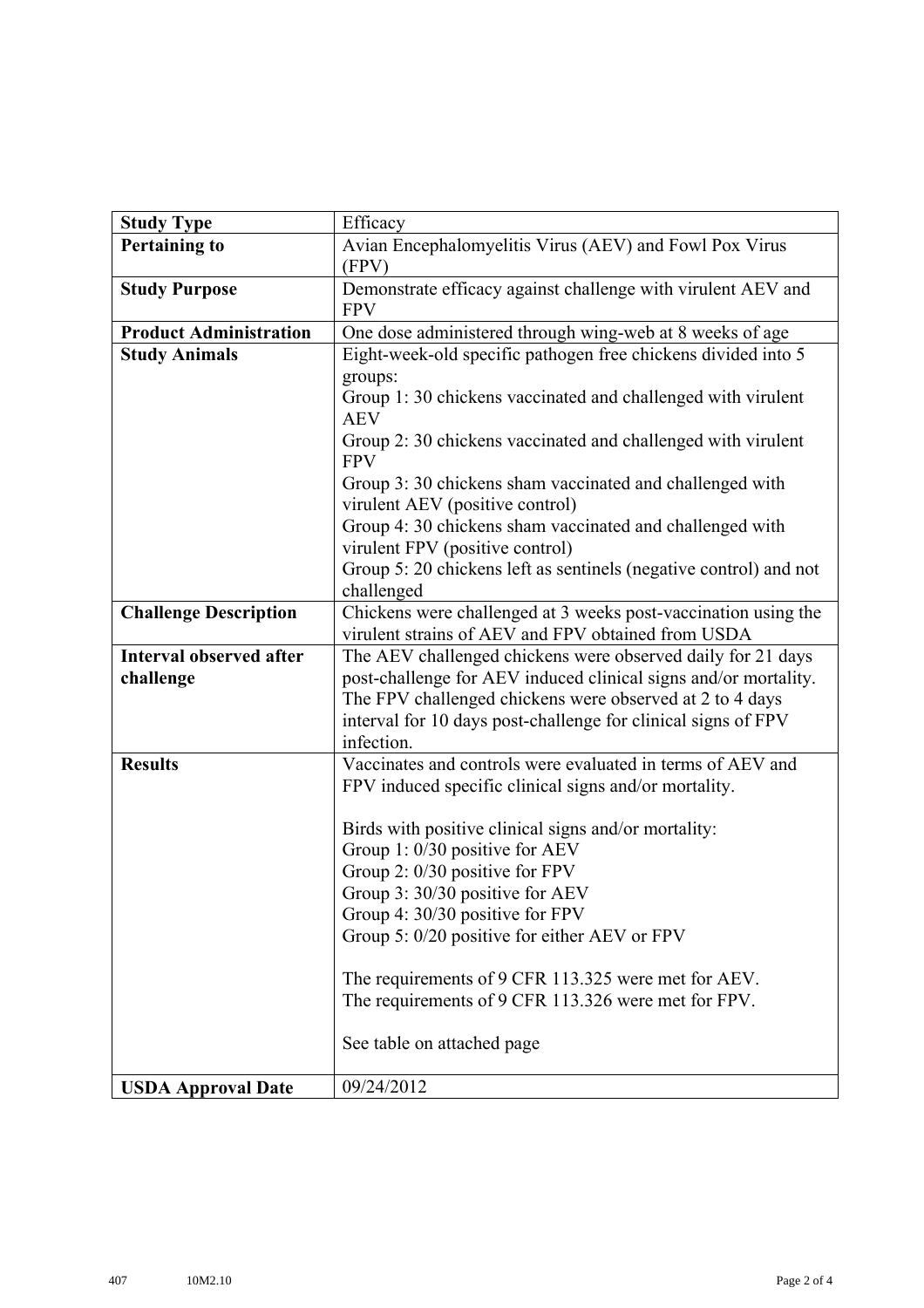| Group                     | Bird ID         | <b>AEV</b>         | <b>AEV</b>  | Group          | Bird ID         | <b>FPV</b>         |
|---------------------------|-----------------|--------------------|-------------|----------------|-----------------|--------------------|
|                           |                 | clinical           | mortality   |                |                 | clinical           |
|                           |                 | signs              |             |                |                 | signs              |
| 3                         | 36              | $\mathbf X$        |             | $\overline{4}$ | 17              | $\mathbf X$        |
| $\overline{\mathbf{3}}$   | 39              | $\mathbf X$        |             | $\overline{4}$ | 19              | $\mathbf X$        |
| $\overline{\mathbf{3}}$   | 42              | $\mathbf X$        |             | $\overline{4}$ | 28              | $\mathbf X$        |
| $\overline{\mathbf{3}}$   | $\overline{52}$ | $\mathbf X$        |             | $\overline{4}$ | $\overline{32}$ | $\mathbf X$        |
| $\overline{3}$            | 53              | $\mathbf X$        |             | $\overline{4}$ | 34              | $\mathbf X$        |
| $\overline{3}$            | 68              | $\mathbf X$        |             | $\overline{4}$ | 40              | $\mathbf X$        |
| $\overline{\mathbf{3}}$   | 69              | $\mathbf X$        | $\mathbf X$ | $\overline{4}$ | 47              | $\mathbf X$        |
| $\overline{\mathbf{3}}$   | $78\,$          | $\mathbf X$        |             | $\overline{4}$ | 49              | $\mathbf X$        |
| $\overline{3}$            | 79              | $\mathbf X$        | $\mathbf X$ | $\overline{4}$ | $\overline{54}$ | $\mathbf X$        |
| $\overline{3}$            | $\overline{81}$ | $\mathbf X$        | $\mathbf X$ | $\overline{4}$ | 61              | $\mathbf X$        |
| $\overline{\overline{3}}$ | 92              | $\mathbf X$        |             | $\overline{4}$ | 77              | $\mathbf X$        |
| $\overline{3}$            | 96              | $\mathbf X$        |             | $\overline{4}$ | 82              | $\mathbf X$        |
| $\overline{3}$            | 242             | $\mathbf X$        |             | $\overline{4}$ | 84              | $\mathbf X$        |
| $\overline{3}$            | 246             | $\mathbf X$        |             | $\overline{4}$ | 86              | $\mathbf X$        |
| $\overline{3}$            | 257             | $\mathbf X$        |             | $\overline{4}$ | 94              | $\mathbf X$        |
| 3                         | 259             | $\mathbf X$        | $\mathbf X$ | $\overline{4}$ | $\overline{95}$ | $\mathbf X$        |
| $\overline{\mathbf{3}}$   | 263             | $\mathbf X$        | $\mathbf X$ | $\overline{4}$ | 241             | $\mathbf X$        |
| $\overline{3}$            | 266             | $\mathbf X$        | $\mathbf X$ | $\overline{4}$ | 248             | $\mathbf X$        |
| $\overline{3}$            | 269             | $\mathbf X$        | $\mathbf X$ | $\overline{4}$ | 252             | $\mathbf X$        |
| $\overline{3}$            | 281             | $\mathbf X$        |             | $\overline{4}$ | 260             | $\mathbf X$        |
| $\overline{\mathbf{3}}$   | 282             | $\mathbf X$        | $\mathbf X$ | $\overline{4}$ | 264             | $\mathbf X$        |
| $\overline{3}$            | 295             | $\mathbf X$        | $\mathbf X$ | $\overline{4}$ | 271             | $\mathbf X$        |
| $\overline{3}$            | 299             | $\mathbf X$        |             | $\overline{4}$ | 273             | $\mathbf X$        |
| $\overline{3}$            | 341             | $\mathbf{\bar{X}}$ | $\mathbf X$ | $\overline{4}$ | 285             | $\mathbf{\bar{X}}$ |
| $\overline{3}$            | 348             | $\mathbf X$        | $\mathbf X$ | $\overline{4}$ | 286             | $\mathbf X$        |
| $\overline{\mathbf{3}}$   | 356             | $\mathbf X$        |             | $\overline{4}$ | 290             | $\mathbf X$        |
| $\overline{3}$            | 366             | $\mathbf X$        | $\mathbf X$ | $\overline{4}$ | 291             | $\mathbf X$        |
| $\overline{3}$            | 369             | $\mathbf{\bar{X}}$ | $\mathbf X$ | $\overline{4}$ | 293             | $\mathbf X$        |
| $\overline{3}$            | 371             | $\mathbf X$        | $\mathbf X$ | $\overline{4}$ | 331             | $\mathbf X$        |
| $\overline{3}$            | 372             | $\mathbf X$        |             | $\overline{4}$ | 358             | $\mathbf X$        |

Table below is for the birds classified as positive for AEV and FPV induced clinical signs and/or mortality. All other birds remained normal.

No pox virus induced mortality was seen in any of the challenged birds.